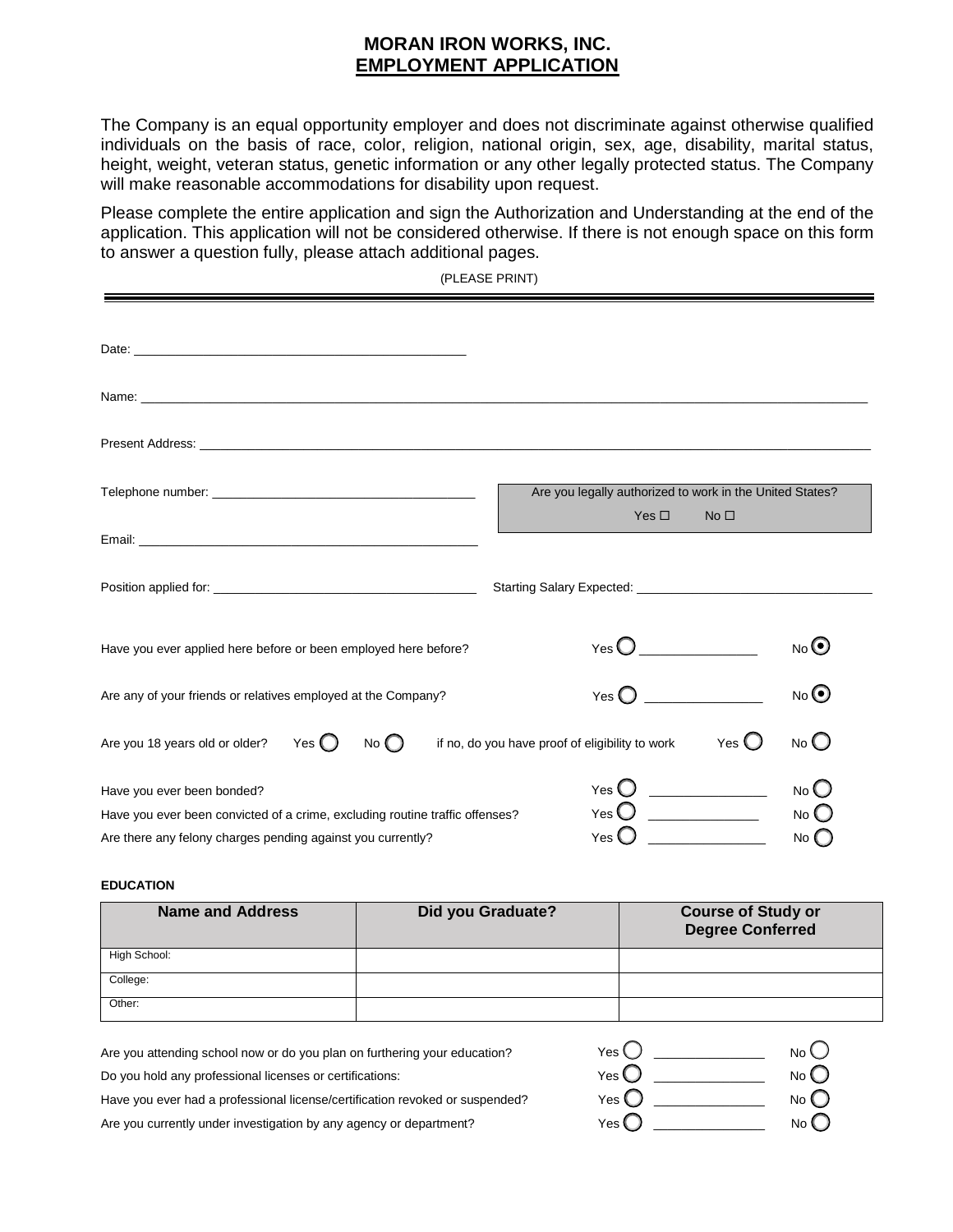| Are you currently employed? | May we contact your employer? |
|-----------------------------|-------------------------------|
| No                          | No                            |
| Yes                         | Yes                           |

## **Employment History**

Start with the most recent, include your entire employment history and military service, and attach additional pages, if necessary.

|                                                  | Starting Salary_______________Last Salary__________                                                                   |                       |
|--------------------------------------------------|-----------------------------------------------------------------------------------------------------------------------|-----------------------|
|                                                  |                                                                                                                       |                       |
| Reason for Leaving__________________________     |                                                                                                                       |                       |
| Immediate Supervisor____________________________ |                                                                                                                       |                       |
|                                                  |                                                                                                                       |                       |
|                                                  |                                                                                                                       |                       |
|                                                  | Starting Salary______________Last Salary__________                                                                    |                       |
|                                                  |                                                                                                                       |                       |
|                                                  |                                                                                                                       |                       |
| Immediate Supervisor__________________________   |                                                                                                                       |                       |
|                                                  |                                                                                                                       |                       |
|                                                  |                                                                                                                       |                       |
|                                                  | Starting Salary______________Last Salary___________                                                                   |                       |
|                                                  |                                                                                                                       |                       |
|                                                  | <u> 1990 - Johann Barbara, martin eta politikar</u>                                                                   |                       |
| Immediate Supervisor__________________________   |                                                                                                                       |                       |
|                                                  |                                                                                                                       |                       |
|                                                  |                                                                                                                       |                       |
|                                                  | Starting Salary________________Last Salary___________                                                                 |                       |
|                                                  |                                                                                                                       |                       |
|                                                  | <u> 1989 - Johann Harry Harry Harry Harry Harry Harry Harry Harry Harry Harry Harry Harry Harry Harry Harry Harry</u> |                       |
| Immediate Supervisor________________________     |                                                                                                                       | Phone________________ |

Are you able to perform, with or without accommodation, the functions of the job for which you have applied? Yes\_\_\_\_\_\_ No\_\_\_\_\_\_

\_\_\_\_\_\_\_\_\_\_\_\_\_\_\_\_\_\_\_\_\_\_\_\_\_\_\_\_\_\_\_\_\_\_\_\_\_\_\_\_\_\_\_\_\_\_\_\_\_\_\_\_\_\_\_\_\_\_\_\_\_\_\_\_\_\_\_\_\_\_\_\_\_\_\_\_\_\_\_\_\_\_\_\_\_\_\_\_\_\_\_\_\_\_\_\_\_\_\_\_\_\_\_\_ \_\_\_\_\_\_\_\_\_\_\_\_\_\_\_\_\_\_\_\_\_\_\_\_\_\_\_\_\_\_\_\_\_\_\_\_\_\_\_\_\_\_\_\_\_\_\_\_\_\_\_\_\_\_\_\_\_\_\_\_\_\_\_\_\_\_\_\_\_\_\_\_\_\_\_\_\_\_\_\_\_\_\_\_\_\_\_\_\_\_\_\_\_\_\_\_\_\_\_\_\_\_\_\_

What experiences, skills, or qualifications do you feel especially would qualify you for work with our organization?